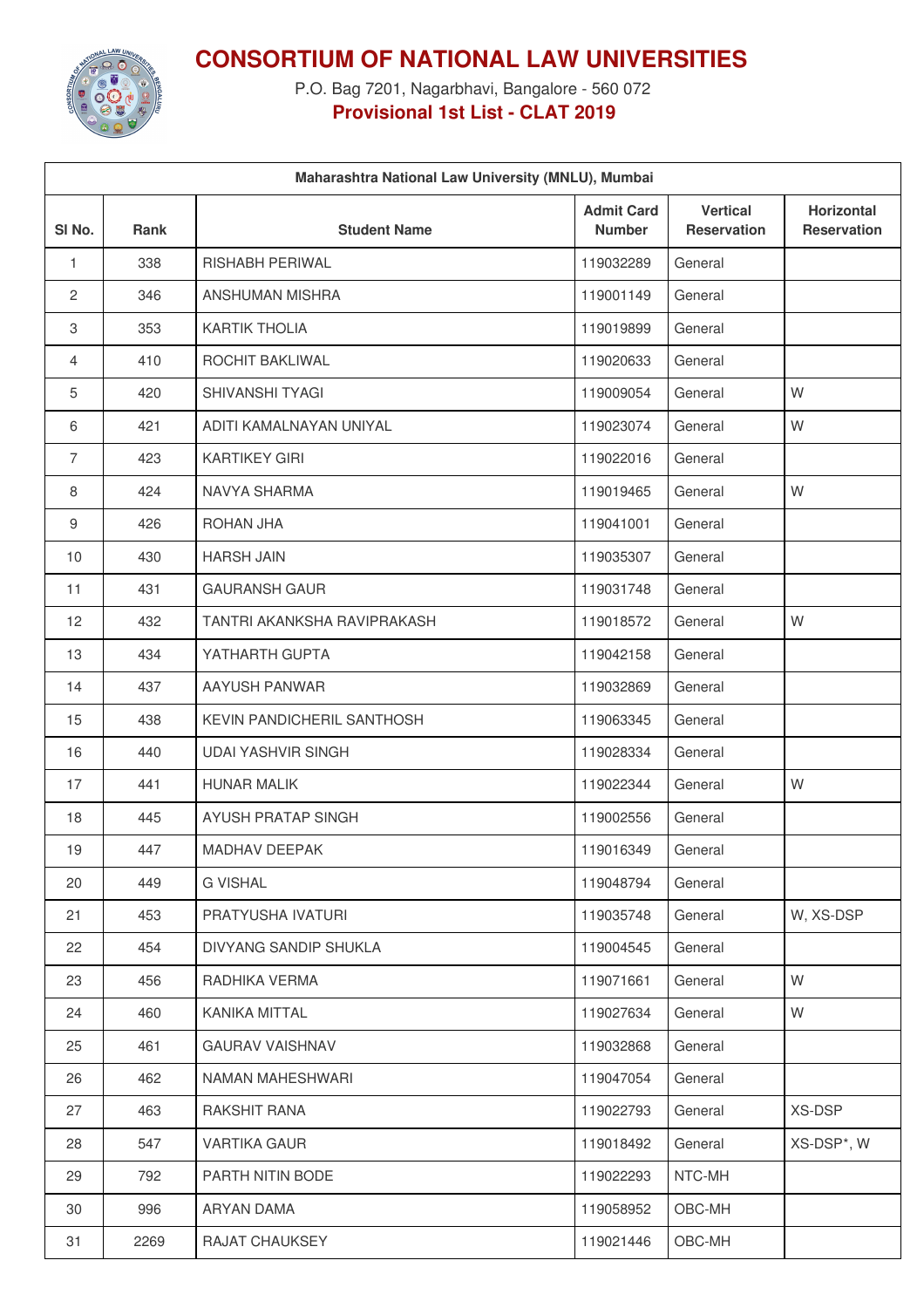| Maharashtra National Law University (MNLU), Mumbai |       |                                |                                    |                                       |                                         |
|----------------------------------------------------|-------|--------------------------------|------------------------------------|---------------------------------------|-----------------------------------------|
| SI No.                                             | Rank  | <b>Student Name</b>            | <b>Admit Card</b><br><b>Number</b> | <b>Vertical</b><br><b>Reservation</b> | <b>Horizontal</b><br><b>Reservation</b> |
| 32                                                 | 2806  | BALPANDE GAURAV SANJAYKUMAR    | 119034455                          | OBC-MH                                |                                         |
| 33                                                 | 3035  | <b>ROHIT MUSMADE</b>           | 119064896                          | OBC-MH                                |                                         |
| 34                                                 | 3284  | PREKSHA CHAKOLE                | 119008945                          | OBC-MH                                | W                                       |
| 35                                                 | 3560  | SULEKHA PUNYANI                | 119070669                          | OBC-MH                                | W                                       |
| 36                                                 | 3630  | YADAV RAJMOHAN RADHESHYAM      | 119050385                          | OBC-MH                                |                                         |
| 37                                                 | 4579  | DEEPANKAR BINODKUMAR SINHA     | 119050318                          | OBC-MH                                |                                         |
| 38                                                 | 4785  | ATHARVA NAUKARKAR              | 119021145                          | OBC-MH                                |                                         |
| 39                                                 | 4955  | PURVA GHAG                     | 119017659                          | SEBC-MH                               | W                                       |
| 40                                                 | 5053  | ATHARVA SUNIL NIKAM            | 119017070                          | OBC-MH                                |                                         |
| 41                                                 | 5512  | <b>FUKE ANUSHKA DEEPAK</b>     | 119018187                          | OBC-MH                                | W                                       |
| 42                                                 | 5734  | <b>BARIA NEIL MANOJ</b>        | 119071284                          | SC-MH                                 |                                         |
| 43                                                 | 5790  | <b>MADHURA DINESH DALVI</b>    | 119038031                          | OBC-MH                                | W                                       |
| 44                                                 | 6536  | ASHUTOSH JADHAV                | 119005656                          | OBC-MH                                |                                         |
| 45                                                 | 6718  | <b>BHADKE SHRADDHA GAJANAN</b> | 119019332                          | OBC-MH                                | W                                       |
| 46                                                 | 6909  | SHIRISH PRAKASH PAWAR          | 119031374                          | OBC-MH                                |                                         |
| 47                                                 | 7103  | <b>BHOMA ANAND GOPAL</b>       | 119005092                          | OBC-MH                                |                                         |
| 48                                                 | 7146  | ARNAVI ABHIVILAS NAKHATE       | 119036591                          | OBC-MH                                | W                                       |
| 49                                                 | 7180  | TITUS SURENDRA PONRATHNAM      | 119061286                          | OBC-MH                                |                                         |
| 50                                                 | 7230  | <b>MADYE SHARVIL RAJAN</b>     | 119036700                          | OBC-MH                                |                                         |
| 51                                                 | 7807  | YASHVI VISHAL PHAL             | 119036937                          | SEBC-MH                               | W                                       |
| 52                                                 | 7838  | ROHAN VERMA                    | 119053448                          | SC-MH                                 |                                         |
| 53                                                 | 8081  | NAMAN JAYPRAKASH BADSIWAL      | 119049616                          | SC-MH                                 |                                         |
| 54                                                 | 8160  | MESHRAM SHRUTIKA SUBHASH       | 119002554                          | SC-MH                                 | W                                       |
| 55                                                 | 8684  | <b>MOHNISH KHANDALE</b>        | 119025782                          | SC-MH                                 |                                         |
| 56                                                 | 10111 | RAMTEKE SHREYASH VILAS         | 119019643                          | SC-MH                                 |                                         |
| 57                                                 | 10378 | BULKUNDE MEDHAVI SHRIKANT      | 119074405                          | SC-MH                                 | W                                       |
| 58                                                 | 10677 | RAO PREMSINGH NARENDRASINGH    | 119006929                          | General                               | PWD-MH*                                 |
| 59                                                 | 10977 | SANGAM SANJAY GHORPADE         | 119046342                          | SC-MH                                 |                                         |
| 60                                                 | 11254 | <b>GIRASE ARVI NITIN</b>       | 119024117                          | DJA-MH                                | W                                       |
| 61                                                 | 11270 | MULIK RUTURAJ VIVEK            | 119065387                          | SEBC-MH                               |                                         |
| 62                                                 | 11357 | KANDALGAONKAR TEJAS MANGESH    | 119046990                          | SBC-MH                                |                                         |
| 63                                                 | 11420 | NAYAK TANISHKA MILIND          | 119050920                          | SEBC-MH                               | W                                       |
| 64                                                 | 11857 | SAIRANDHRI NAWALE              | 119010672                          | SEBC-MH                               | W                                       |
| 65                                                 | 12356 | MOR PAKHI ARUNIKUMAR           | 119067257                          | General                               | PWD-MH*, W                              |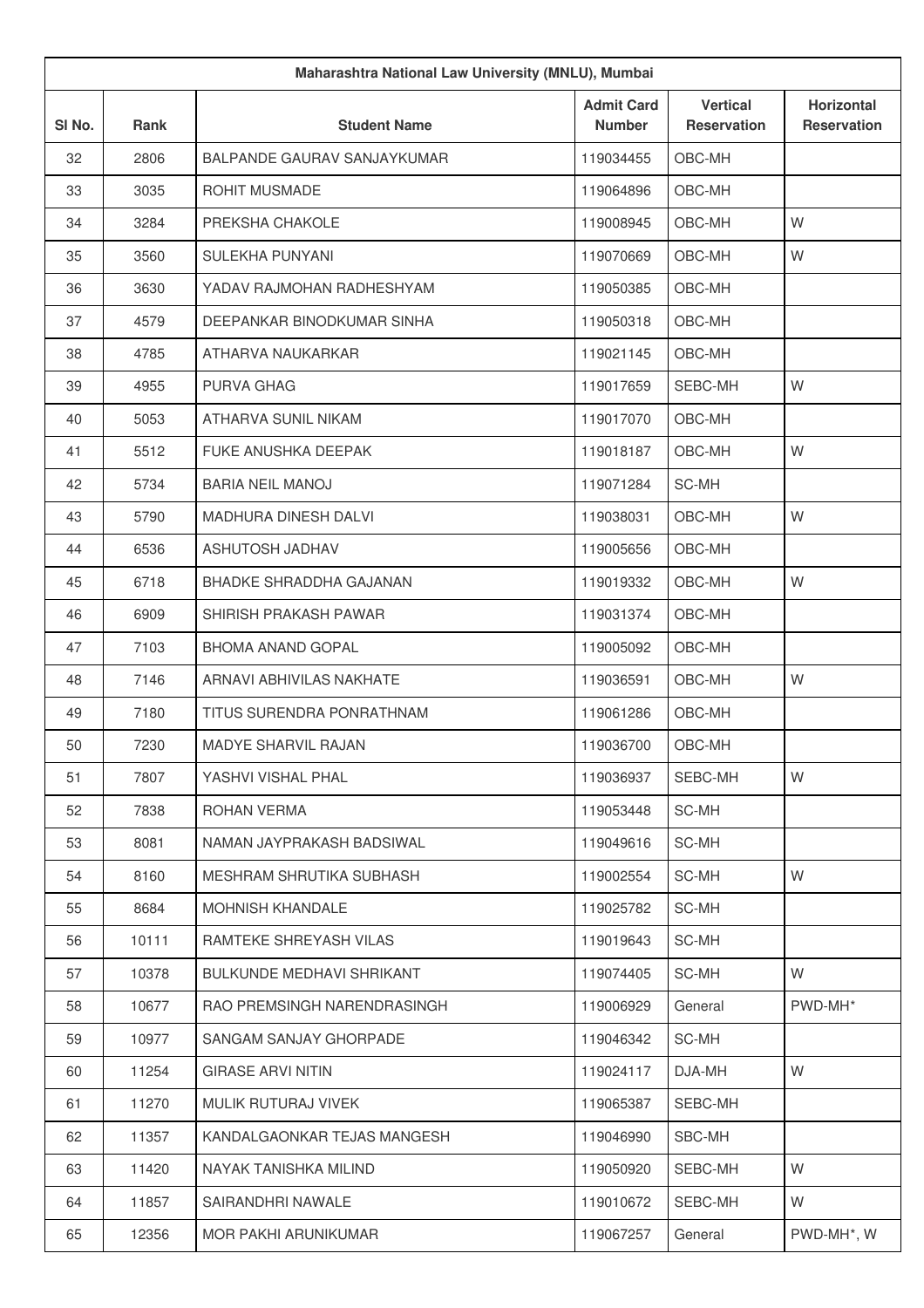| Maharashtra National Law University (MNLU), Mumbai |             |                                        |                                    |                                       |                                         |
|----------------------------------------------------|-------------|----------------------------------------|------------------------------------|---------------------------------------|-----------------------------------------|
| SI No.                                             | <b>Rank</b> | <b>Student Name</b>                    | <b>Admit Card</b><br><b>Number</b> | <b>Vertical</b><br><b>Reservation</b> | <b>Horizontal</b><br><b>Reservation</b> |
| 66                                                 | 12439       | DONGRE ANIKET MANOJ                    | 119040968                          | SC-MH                                 |                                         |
| 67                                                 | 12463       | <b>TANISHKA LANKESH LALE</b>           | 119065286                          | SC-MH                                 | W                                       |
| 68                                                 | 12519       | SONONE SRUJAN GIRISH                   | 119032678                          | SC-MH                                 |                                         |
| 69                                                 | 12792       | SANMAY NARESH MESHRAM                  | 119026078                          | SC-MH                                 |                                         |
| 70                                                 | 12913       | <b>MANISHA SARADE</b>                  | 119040883                          | SEBC-MH                               | W, XS-DSP                               |
| 71                                                 | 13378       | <b>ROHIT KUMAR SUMAN</b>               | 119022566                          | SC-MH                                 |                                         |
| 72                                                 | 13548       | <b>JAVALKOTI SHRUTI RAVINDRA</b>       | 119056957                          | SBC-MH                                | W                                       |
| 73                                                 | 13831       | <b>KARTIK CHADDHA</b>                  | 119001946                          | DJA-MH                                |                                         |
| 74                                                 | 14257       | CHANDGUDE TANVI SANTOSH                | 119065279                          | SEBC-MH                               | W                                       |
| 75                                                 | 14366       | <b>BRENA SACHIN GALA</b>               | 119026419                          | General                               | PWD-MH*                                 |
| 76                                                 | 17078       | NIKAM ARYA SUDHIR                      | 119004912                          | SEBC-MH                               | W                                       |
| 77                                                 | 17132       | NALAWADE SAKSHI SANTOSH                | 119021434                          | SEBC-MH                               | W                                       |
| 78                                                 | 18152       | VASAVE SHREYA BHARAT                   | 119015881                          | ST-MH                                 | W                                       |
| 79                                                 | 18214       | QURESHI MOHAMMAD GUFRAN MOHAMMAD HARIS | 119036375                          | SEBC-MH                               |                                         |
| 80                                                 | 18454       | <b>GORE SAKSHI PANDURANG</b>           | 119076767                          | NTC-MH                                | W                                       |
| 81                                                 | 21363       | <b>VASAVE SHRUTI BHARAT</b>            | 119015858                          | ST-MH                                 | W                                       |
| 82                                                 | 21420       | THORAT AMOL SUDAM                      | 119020586                          | SEBC-MH                               |                                         |
| 83                                                 | 22131       | VAISHNAVI NAGARGOJE                    | 119009497                          | NTD-MH                                | W                                       |
| 84                                                 | 22491       | SHINDE SAKSHEE EKNATH                  | 119029499                          | DJA-MH                                | W                                       |
| 85                                                 | 22626       | WADHWA PRERNA SUNIL                    | 119063286                          | SEBC-MH                               | W                                       |
| 86                                                 | 22642       | NAGARKAR TUSHAR KIRAN                  | 119036003                          | SEBC-MH                               |                                         |
| 87                                                 | 22931       | UPADHYAY HARSH                         | 119040003                          | SEBC-MH                               |                                         |
| 88                                                 | 23226       | SIDDHARTH SINGH                        | 119075614                          | ST-MH                                 |                                         |
| 89                                                 | 23253       | POKALE YUVRAJ POPAT                    | 119006856                          | SEBC-MH                               |                                         |
| 90                                                 | 23490       | <b>BALKRUSHNA GAJANAN PATIL</b>        | 119047717                          | SEBC-MH                               |                                         |
| 91                                                 | 25071       | VASAVE NEHA MOTIRAM                    | 119075048                          | ST-MH                                 | W                                       |
| 92                                                 | 27508       | SANKET SHAHAJI WAKSHE                  | 119057537                          | NTC-MH                                |                                         |
| 93                                                 | 29031       | TANDALE OMKAR PREMANAND                | 119054831                          | NTD-MH                                |                                         |
| 94                                                 | 29744       | JANHVI ANAND GORE                      | 119060951                          | NTC-MH                                | W, XS-DSP                               |
| 95                                                 | 30479       | MUKTA YASHWANT GADEKAR                 | 119017395                          | ST-MH                                 | W                                       |
| 96                                                 | 34522       | VAIDEHI KUSHWAHKANT WANNALWAR          | 119005310                          | ST-MH                                 | W                                       |
| 97                                                 | 35981       | HARSHWARDHAN VIKAS KULSANGE            | 119008625                          | ST-MH                                 |                                         |
| 98                                                 | 46560       | ALAGDEVE POORVA DHIRAJ                 | 119019747                          | NTB-MH                                | W                                       |
| 99                                                 | 46595       | SHUBHAM VINOD MAHADIK                  | 119077578                          | NTB-MH                                |                                         |